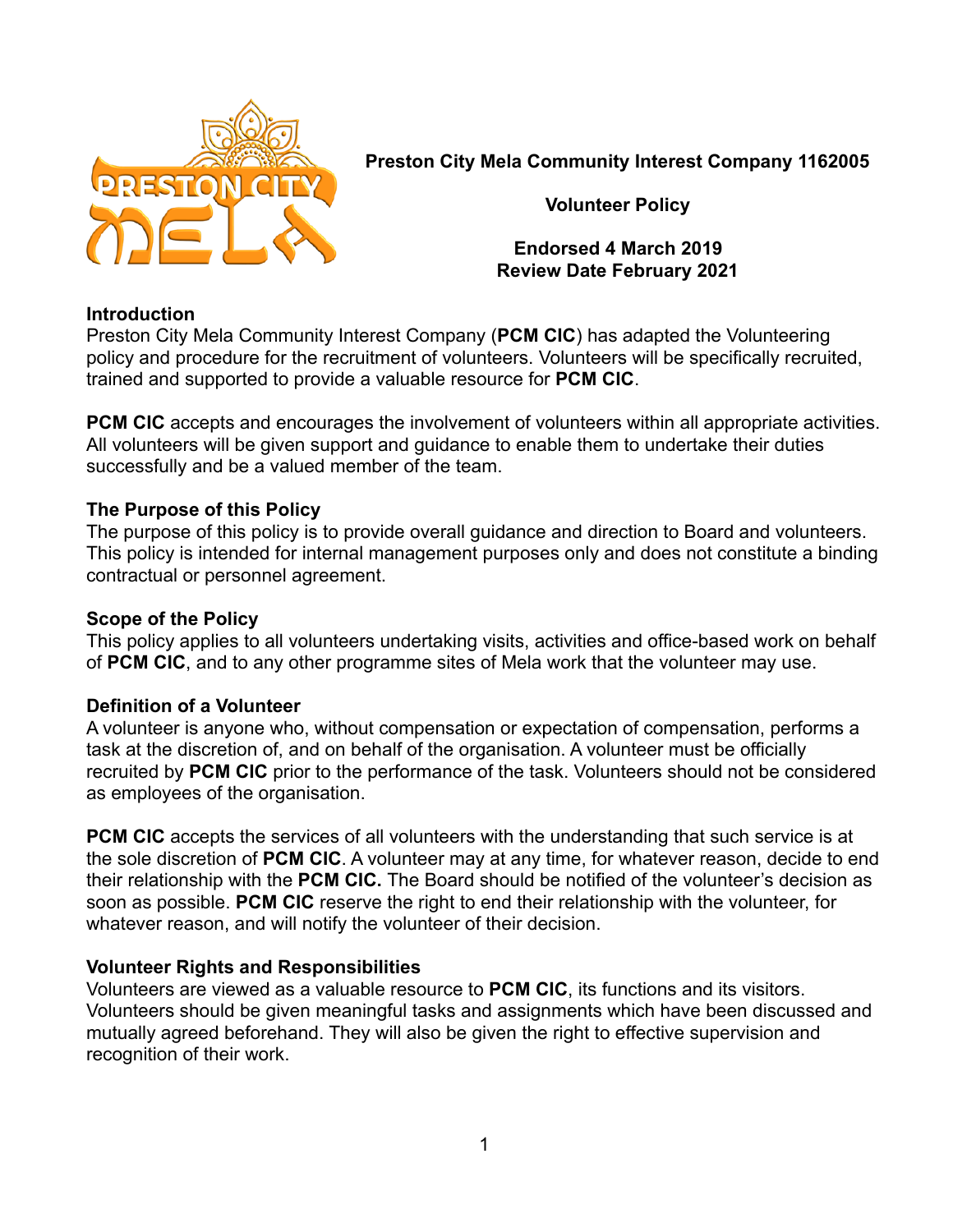In return, volunteers shall agree to perform their duties to the best of their ability and to remain loyal to the values, goals and procedures of **PCM CIC**. They shall also agree to commit a specified amount of time based on the programme requirements or task.

Volunteers are required to treat all visitors, staff and other volunteers with respect and to work in a non-judgemental manner regardless of race, religion, gender, sexuality and disability.

Volunteers must take reasonable care of their own health and safety and that of others who may be affected by the actions of a volunteer.

# **Scope of Volunteer Involvement**

Volunteers may be involved in all aspects of the **PCM CIC** work.

**PCM CIC** will ensure that volunteers are properly integrated into the organisation.

**PCM CIC** will not introduce volunteers to replace paid staff.

**PCM CIC** expects that staff at all levels will work positively and supportively with volunteers.

# **Volunteer Management Procedures**

# **Maintenance of records**

The **PCM CIC Board** will maintain a personnel file on each volunteer to include the application form, the induction sheet, references, interview notes and supervision records. Volunteer personal files will be accorded the same confidentiality as staff personal records and open to examination by the volunteer.

Volunteers are authorised to act as representatives of **PCM CIC** as specifically indicated by their supervising member of staff and only to the extent of such specifications.

# **Confidentiality**

Volunteers are responsible for maintaining the confidentiality of any information given to them whilst in service as a volunteer.

# **Dress Code**

Volunteers shall dress appropriately for the conditions and performance of their agreed duties.

# **Insurance**

All volunteers are covered by **PCM CIC** Insurance Policy ( up to 10 volunteers maximum] whilst they engaged in any work on behalf of **PCM CIC**.

# **Health and Safely**

Volunteers are covered by **PCM CIC** health and safety policy, a copy of which is available for reference from the Board.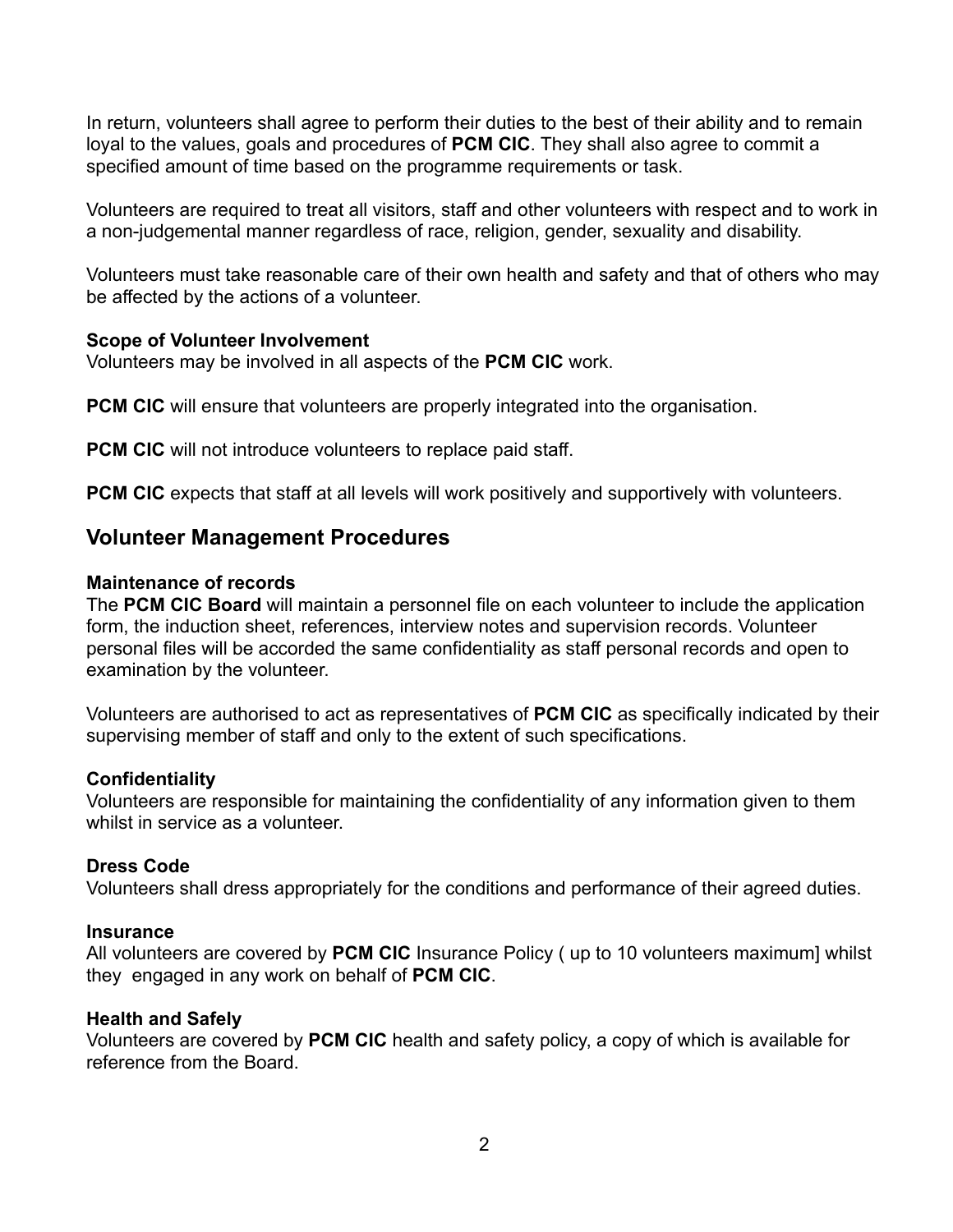# **Equal Opportunities**

**PCM CIC** operates an equal opportunities provision in respect of both contractual workers and voluntary staff.

### **Volunteer Recruitment and Selection**

Anyone wishing to become a volunteer for **PCM CIC** must be over the age of 16.

Anyone enquiring about voluntary work at **PCM CIC**, was be asked to the Mela production Manager or a Board Member.

Anyone wishing to become a volunteer at **PCM CIC** must complete and submit a application form and provide two referees, setting out their skill set.

Completed application forms will be read and successful candidates will be invited for discussion on a mutually convenient date.

Written notes will be taken at the interview and kept in the volunteer's file if successful, or with application forms if unsuccessful.

#### **References**

**PCM CIC** will contact both referees. Volunteer appointment will be subject to the receipt of two satisfactory references.

### **Agreement**

Every successful volunteer will complete a volunteer agreement establishing the roles and responsibilities of **PCM CIC** and the volunteer, including a written outline of the work they will be undertaking.

# **Expenses**

We are not able to provide expenses, including travel costs, for volunteers.

#### **Training**

Volunteers will be made aware of any external training courses that may be relevant to them. However, funding for these is not available from **PCM CIC**.

# **Volunteer Supervision and Evaluation**

All volunteers will be assigned a member of the Project Team or Board as their main contact and supervisor. They will be provided with regular supervision and progress reports and given the opportunity to feedback to their supervisor any thoughts or concerns they may have. As **PCM CIC** is a small organisation, the main contact may not always be available to supervise the volunteer. When this is the case, supervision will be delegated to another **PCM CIC Colleague**.

Volunteers are encouraged to give their views about matters concerning the organisation.